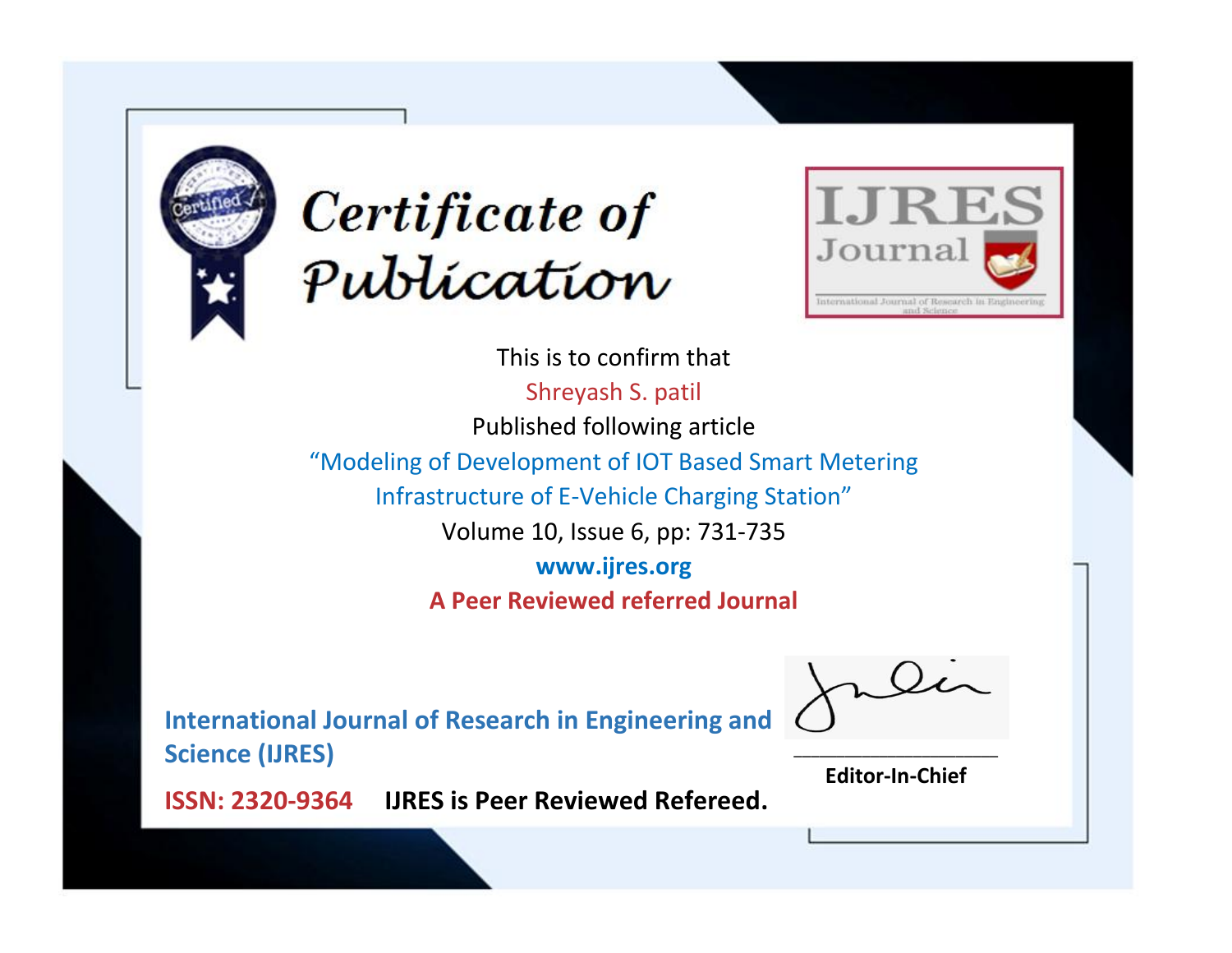



This is to confirm that Shambhuraj B. Shewale Published following article "Modeling of Development of IOT Based Smart Metering Infrastructure of E-Vehicle Charging Station" Volume 10, Issue 6, pp: 731-735 **www.ijres.org A Peer Reviewed referred Journal**

**International Journal of Research in Engineering and Science (IJRES)**

\_\_\_\_\_\_\_\_\_\_\_\_\_\_\_\_\_\_\_\_\_\_\_\_ **Editor-In-Chief**

**Journal.**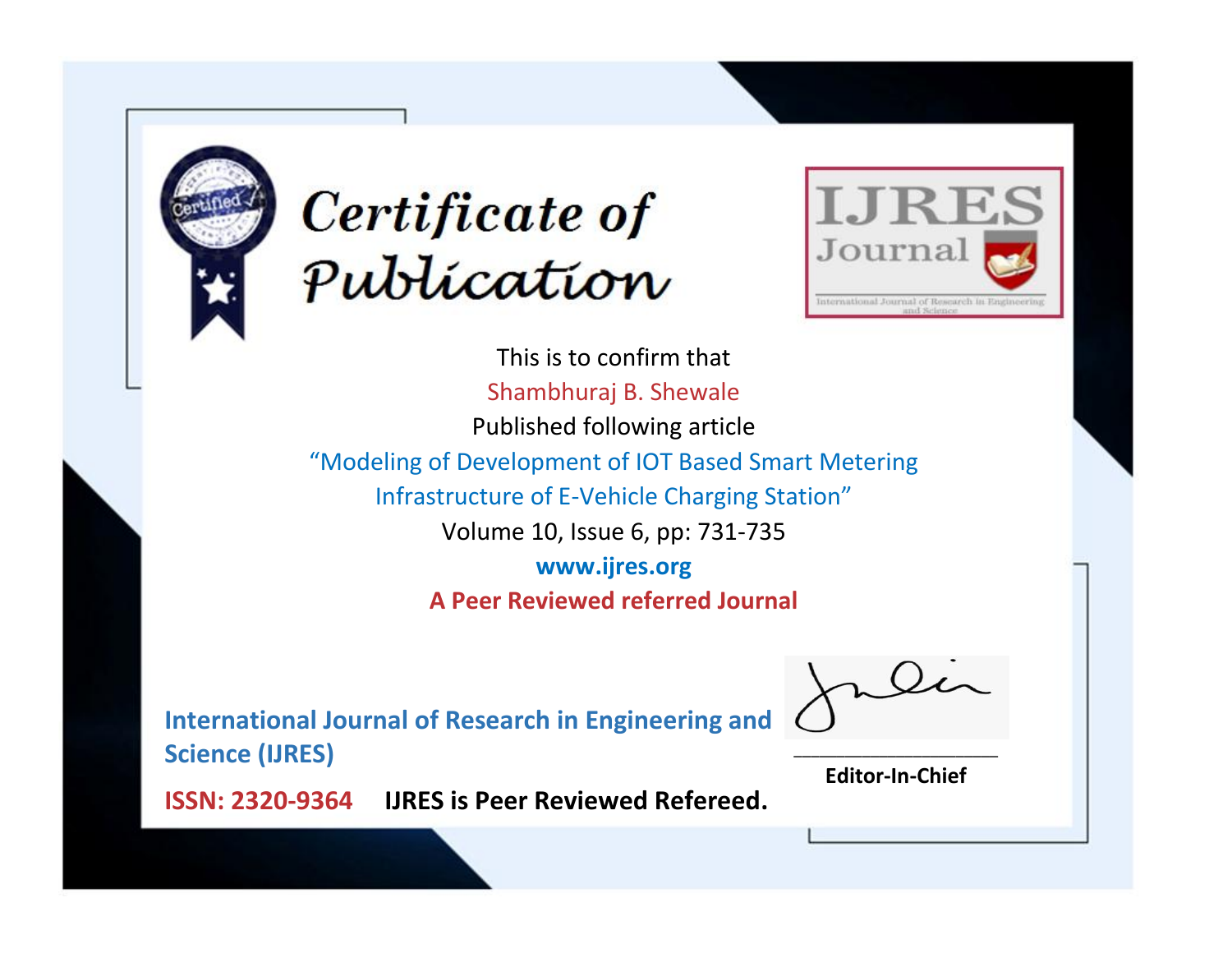



This is to confirm that Harshad J. Thorat Published following article "Modeling of Development of IOT Based Smart Metering Infrastructure of E-Vehicle Charging Station" Volume 10, Issue 6, pp: 731-735 **www.ijres.org A Peer Reviewed referred Journal**

**International Journal of Research in Engineering and Science (IJRES)**

\_\_\_\_\_\_\_\_\_\_\_\_\_\_\_\_\_\_\_\_\_\_\_\_ **Editor-In-Chief**

**Journal.**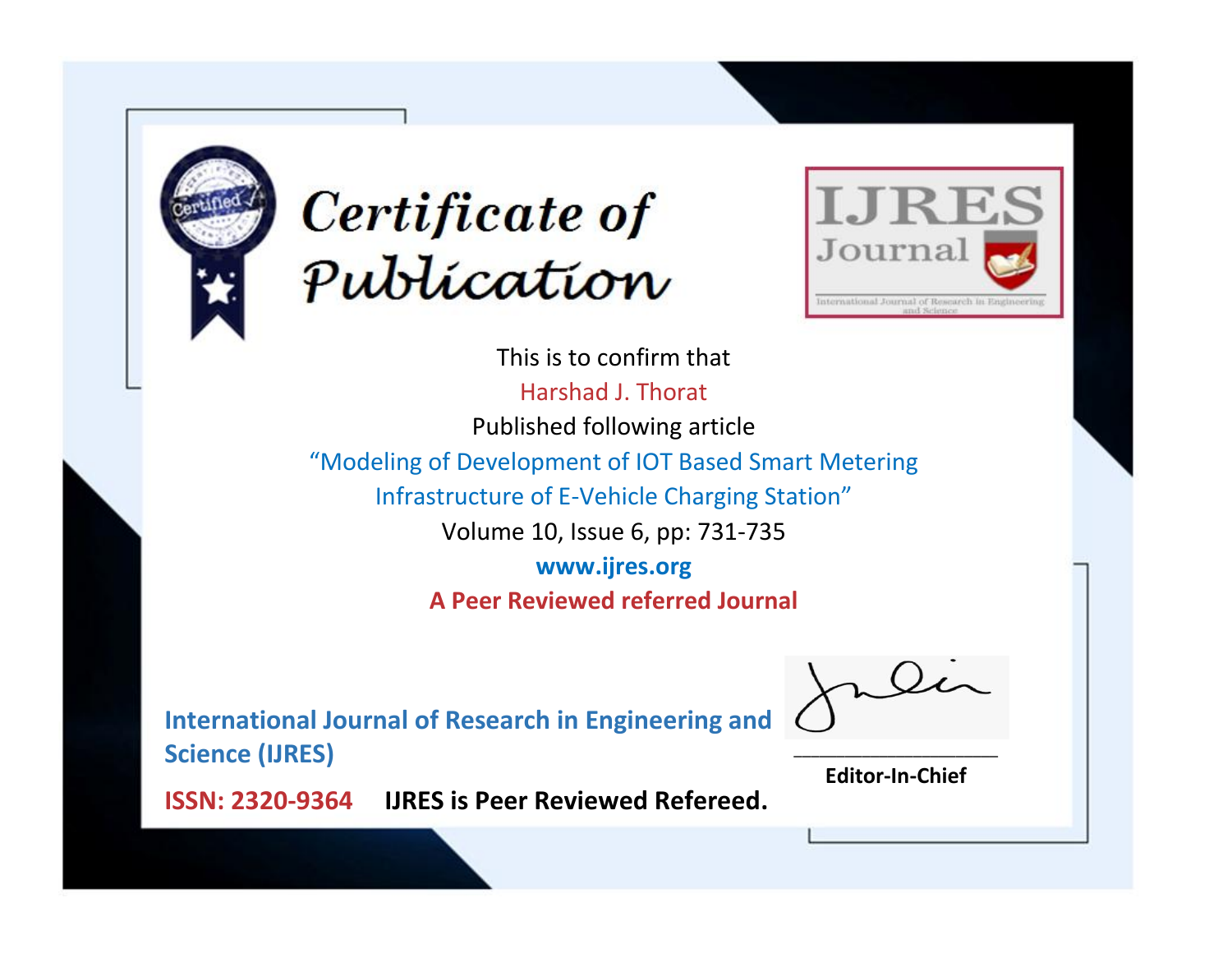



This is to confirm that

Sumit V. Sutar Published following article "Modeling of Development of IOT Based Smart Metering Infrastructure of E-Vehicle Charging Station" Volume 10, Issue 6, pp: 731-735 **www.ijres.org**

**A Peer Reviewed referred Journal**

**International Journal of Research in Engineering and Science (IJRES)**

\_\_\_\_\_\_\_\_\_\_\_\_\_\_\_\_\_\_\_\_\_\_\_\_ **Editor-In-Chief**

**Journal.**